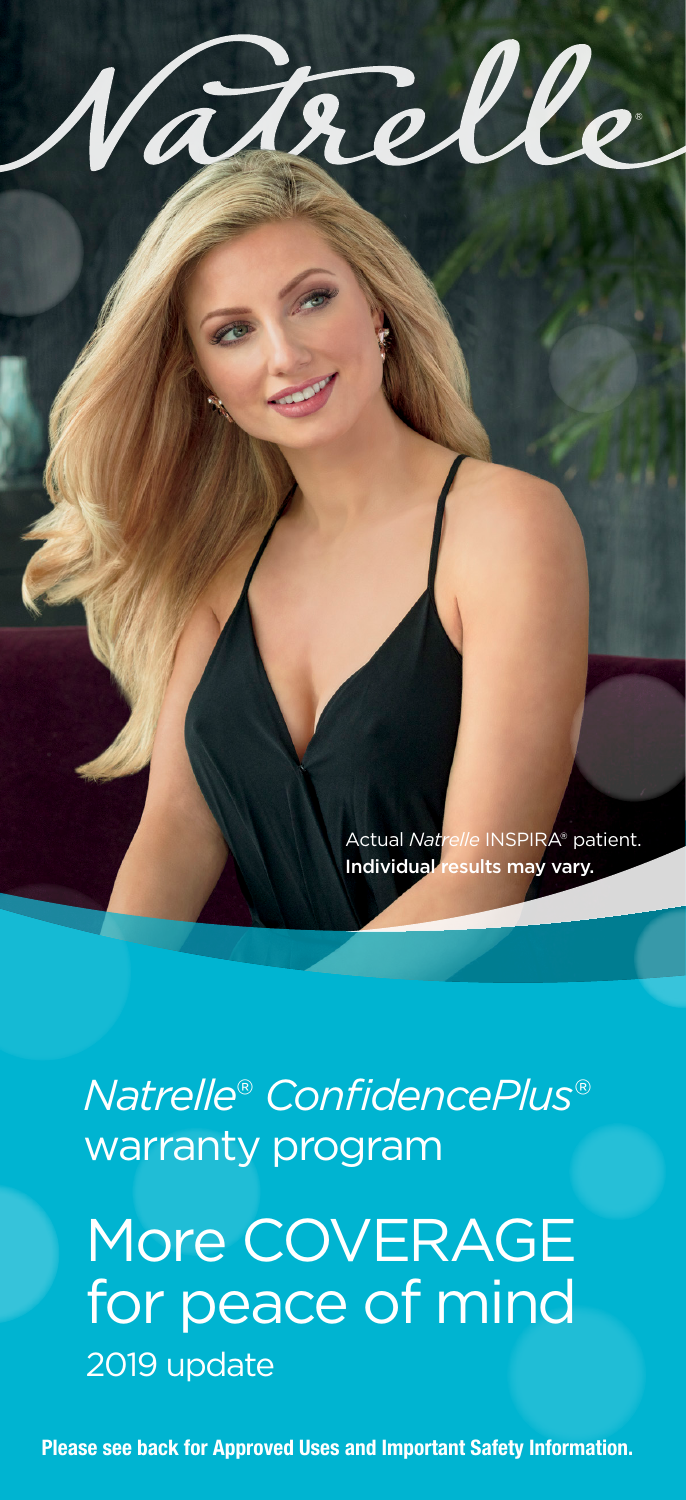# MORE coverage. MORE confidence.

The *Natrelle*® *ConfidencePlus*® warranty offers you more coverage for your breast implants all designed for your peace of mind and satisfaction.

Choose ANY style and size of *Natrelle*® gel breast implant for replacement in the case of any covered event with *Natrelle*® gel implants.\*



# *ConfidencePlus*® gel warranty\*

**FREE** coverage and automatic enrollment

### Rupture

- Implant replacement: Lifetime for both affected and contralateral implants
- Out-of-pocket financial assistance: Up to \$3500 for 10 years

### Capsular contracture Baker Grade III/IV

- Implant replacement: 10 years for both affected and contralateral implants
- Out-of-pocket financial assistance: Up to \$2000 for 2 years (augmentation patients only)<sup> $\dagger$ , $\dagger$ </sup>

#### Late seroma

• Implant replacement: 20 years for both affected and contralateral textured implants<sup>§</sup>

# ConfidencePlus<sup>®</sup> saline warranty<sup>"</sup>

**FREE** coverage and automatic enrollment

## Rupture/Deflation

• Implant replacement: Lifetime for both affected and contralateral implants

# *ConfidencePlus*® *Premier*  saline warranty"

You may choose to upgrade the above coverage within 45 days by submitting the attached enrollment form by mail, fax, or online at Natrelle.com/warranty.

### Enrollment fee: \$200 within 45 days of surgery

### Rupture/Deflation

• Out-of-pocket financial assistance: Up to \$2400 for 10 years

## Breast implant–associated anaplastic large cell lymphoma (BIA-ALCL) coverage for both gel and saline patients

If you have breast implants, you have an increased risk of developing BIA-ALCL. If you have textured implants, Allergan will cover up to \$1000 of out-of-pocket fees toward diagnostic testing for BIA-ALCL.† In the event of a BIA-ALCL diagnosis, all Allergan implant patients are eligible for up to \$7500 of out-of-pocket surgical financial assistance toward the removal of the breast implant(s) and the associated scar tissue (complete capsulectomy).

Allergan will also provide replacement implant(s) at no charge. For coverage eligibility, surgeons are directed to contact Allergan and provide appropriate documentation. Coverage valid for cases diagnosed on or after January 1, 2018.

\*Valid for surgeries on or after November 1, 2014.  †Valid for procedures on or after January 1, 2019.

<sup>‡</sup>Covers one incident per patient; recurring capsular contracture is not covered.

<sup>§</sup>Valid for cases diagnosed on or after January 1, 2019.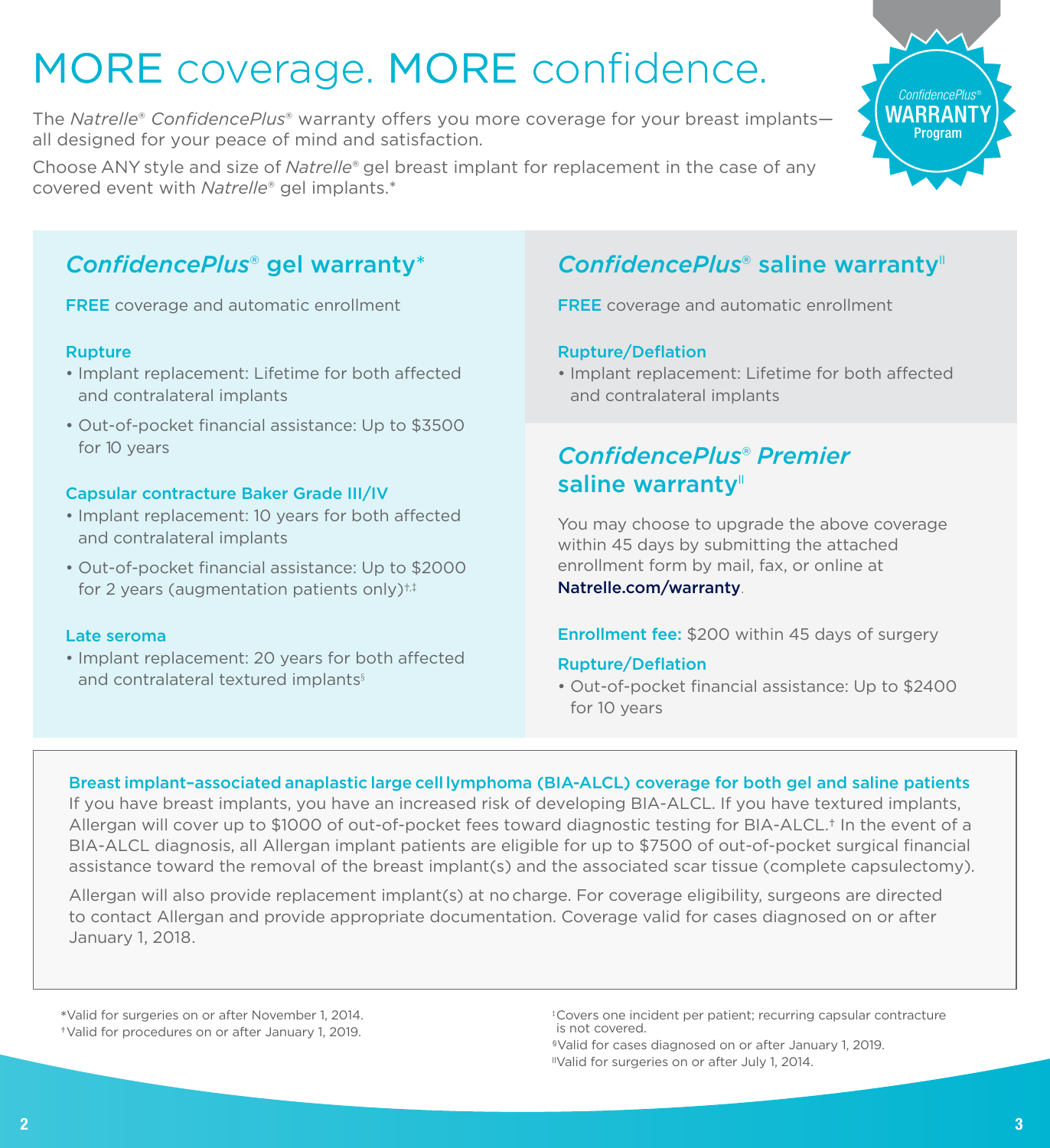# Important TERMS and CONDITIONS to know

## Products covered

The *ConfidencePlus*® warranty program applies to all FDA-approved *Natrelle*® breast implants, provided the products have been used:

- As intended by appropriately qualified and licensed surgeons, in accordance with current and accepted plastic surgery techniques
- In accordance with the current *Natrelle*® Breast Implant Directions for Use, found at www.allergan.com/labeling/usa.htm

## Events covered

- Loss of shell integrity, resulting in implant rupture or deflation that requires surgical intervention. Valid for surgeries on or after November 1, 2014
- Capsular contracture (Baker Grade III/IV) with *Natrelle*® gel implants that requires surgical intervention
	- o Allergan has the right to request photographs to confirm diagnosis
	- o Implant replacement valid only for surgeries on or after November 1, 2014
	- o Financial assistance valid only for surgeries on or after January 1, 2019
- Late seroma for patients with textured implants only. Previous Allergan textured implants that have since been replaced with smooth implants are not covered
	- o A diagnosis qualifies as > 50 cc of fluid presented at least 12 months after surgery
	- o Cases must be diagnosed by a surgeon and confirmed by photographs, pathology, or other reports deemed acceptable by Allergan
	- o Valid for cases diagnosed on or after January 1, 2019
- BIA-ALCL diagnosis that requires surgical intervention. Valid for cases diagnosed on or after January 1, 2018
- Diagnostic testing for BIA-ALCL, when suspected, which may include one or more of cell cytology, CD30 immunohistochemistry, or flow cytometry. Valid for cases diagnosed on or after January 1, 2019

## Special considerations

Each *Natrelle*® breast implant is covered individually. So in case of any covered event above, you may choose to replace both implants or only the damaged implant. Coverage of the opposite (contralateral) implant will continue for the remaining life of the warranty.

### Events not covered

- Removal for capsular contracture for saline implants
- Dissatisfaction with implant size or aesthetics
- Adverse reactions other than the covered events listed on the previous page
- Loss of product integrity caused by cosmetic revision surgery
- Loss of product integrity caused by open or closed capsulotomy
- Other manufacturers' products
- Financial reimbursement for a replacement product that is not a *Natrelle*® style breast implant in lieu of a *Natrelle*® style replacement product

### To submit a claim

For coverage eligibility, your surgeon must contact the Allergan Product Surveillance team prior to surgery at 1-800-624-4261 and provide the appropriate documentation. The surgeon is required to return the explanted, disinfected *Natrelle*® breast implant(s) within 3 months of the date of explantation. Allergan requests the return of all explanted breast implants associated with a complaint to assist with evaluating and maintaining the quality and safety of *Natrelle*® breast implants. Where applicable, financial assistance will be issued upon receipt and verification of the explanted product(s), the Returned Goods Authorization (RGA), and the patient's warranty general release.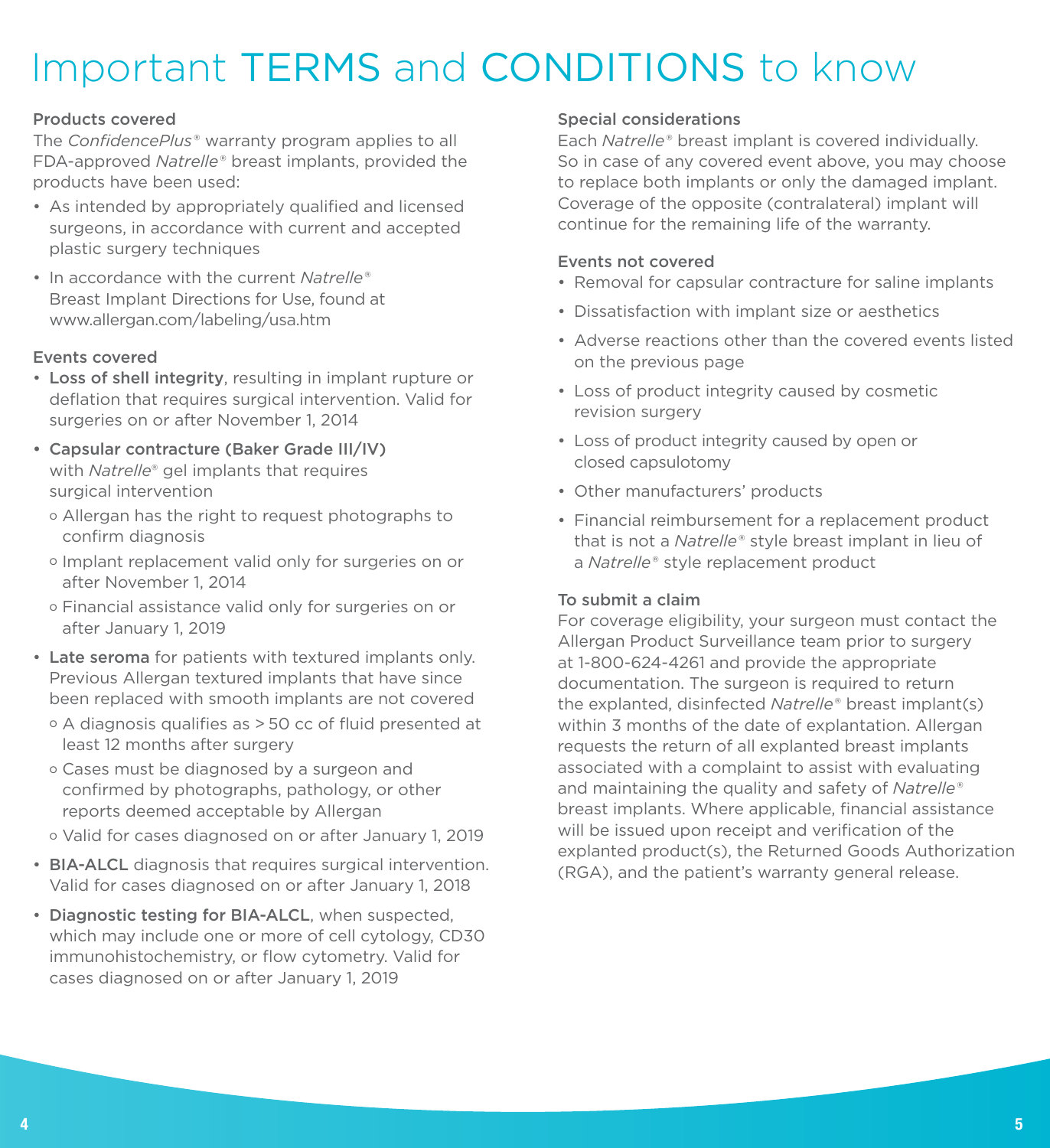# *Natrelle*® *ConfidencePlus*® warranty program

You are automatically enrolled in the *Natrelle® ConfidencePlus*® warranty program when you choose *Natrelle*® gel implants on or after November 1, 2014. Fill out the information below and keep it for your records. To learn more, visit Natrelle.com/warranty.

| Name<br>Surgeon's name<br>Implant serial numbers                                                                                                                                                                                                                                                                                                                                     | <b>ConfidencePlus®</b><br>WARRANT<br>Program |
|--------------------------------------------------------------------------------------------------------------------------------------------------------------------------------------------------------------------------------------------------------------------------------------------------------------------------------------------------------------------------------------|----------------------------------------------|
| Reference/Catalog numbers<br>Left <u>and the community of the community of the community of the community of the community of the community of the community of the community of the community of the community of the community of the community of the comm</u><br>Right Property of the Commission of the Commission of the Commission of the Commission of the Commission of the |                                              |

# *Natrelle*® *ConfidencePlus*® *Premier* saline warranty enrollment

If you have saline breast implants and would like additional coverage, you may upgrade your warranty for \$200 within 45 days of your surgery.

## 3 easy ways to enroll:

- 1. Register online at Natrelle.com/warranty.
- 2. Fax the completed form to 1-888-647-4029.
- 3. Mail the completed form to:

 Allergan Warranty Processing 301 West Howard Lane, Suite 100 Austin, TX 78753

 NOTE: Form must be postmarked within 45 days of the qualifying surgery. DO NOT send a personal check. Enrollment forms that include a personal check will NOT be processed.

# 2 ways to pay:

(All fields must be completed to process payment.)

1. Pay by credit card.

| ("Allergan" will appear on your credit card statement.)                                                           |  |  |  |  |
|-------------------------------------------------------------------------------------------------------------------|--|--|--|--|
| □Visa <sup>®</sup> □MasterCard® □American Express® □Discover®                                                     |  |  |  |  |
|                                                                                                                   |  |  |  |  |
|                                                                                                                   |  |  |  |  |
|                                                                                                                   |  |  |  |  |
|                                                                                                                   |  |  |  |  |
| 2. Pay by certified check or money order.<br>Please make payable to Allergan ConfidencePlus®<br>Premier warranty. |  |  |  |  |
| City _________________________State _____________ Zip ___________                                                 |  |  |  |  |
|                                                                                                                   |  |  |  |  |
|                                                                                                                   |  |  |  |  |
|                                                                                                                   |  |  |  |  |
|                                                                                                                   |  |  |  |  |
|                                                                                                                   |  |  |  |  |
|                                                                                                                   |  |  |  |  |
|                                                                                                                   |  |  |  |  |
| (The serial number follows the "SN" letters on your<br>device ID card provided by your surgeon.)                  |  |  |  |  |
|                                                                                                                   |  |  |  |  |

You will receive a certificate verifying your enrollment in the *ConfidencePlus*® Premier warranty. Please allow 8 to 10 weeks for processing.

**Note:** Enrollment in the *ConfidencePlus*® Premier warranty may be voided if the information provided is incorrect. The *ConfidencePlus*® Premier warranty is nonrefundable and nontransferable.